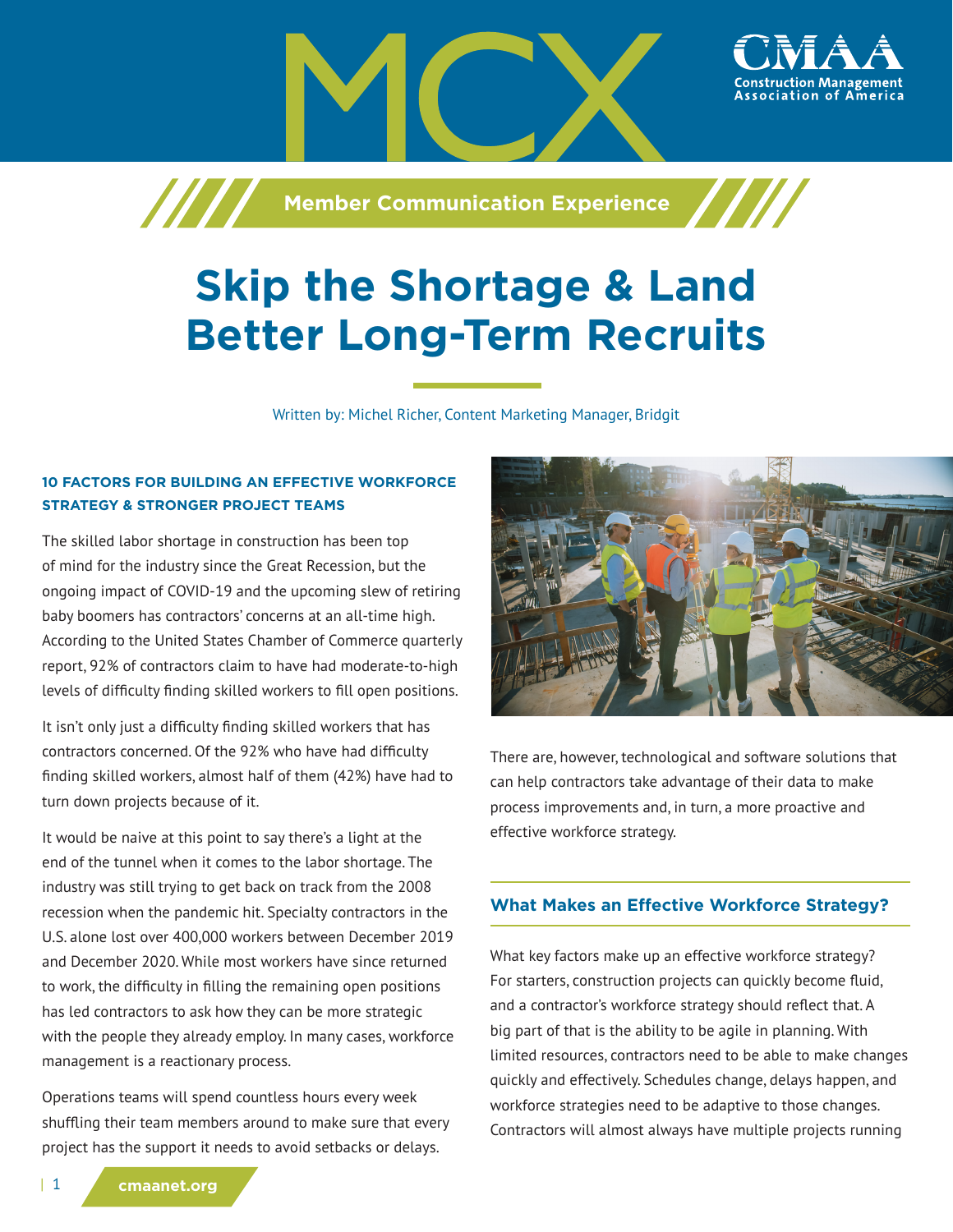simultaneously and making the right decisions with their workforce on short notice can be a challenge. There are a few key factors that play into maintaining an adaptive, agile workforce strategy.

777

#### **1. WORKFORCE VISIBILITY**

Full workforce visibility means that not only do contractors know where their people are and where they're going next, but also having historical project information, certifications, skills and general experience in one centralized location.

All too often, workforce planning is housed in a series of spreadsheets and whiteboards — or in some cases, Post-it notes. Having information scattered across multiple locations in this way makes visibility and cross-functional collaboration nearly impossible.

# **2. LONG-TERM PROJECT PLANNING**

Contractors should aim to have between a two- to three-year look ahead at their project pipeline, including any project pursuits and opportunities. This helps contractors easily visualize what's coming down the pipeline, run scenarios to include specific pursuits, and better understand how their team is being utilized in the coming months and years. As previously mentioned, having this information in multiple locations makes it difficult to compare project needs against workforce supply, which can lead to projects needing to be turned down due to insufficient resources.

#### **3. DATA MANAGEMENT & ANALYSIS**

Having accurate, up-to-date data can be the difference between managing resources effectively and potentially mismanaging resources on a project. Understanding and analyzing workforce utilization rates to create a forecast of the coming weeks or months can help contractors understand exactly how stretched their team is or, adversely, where they have the capacity to take on more work.

#### **4. RECRUITMENT FORECASTING**

With an ongoing labor shortage, finding and hiring the right people takes time and energy. Accurate forecasting helps contractors stay proactive with recruitment efforts and avoid late crew build-up.

#### **5. PURSUIT MANAGEMENT**

Construction technology continues to evolve. For workforce planning solutions, that now includes the ability to manage project pursuits and their potential teams. Accurate pursuit management helps contractors creating requests for proposals (RFPs) to better understand who they should be including in their proposal (based on availability, experience, skills, etc.) and helps to ensure the proposed project team is available when the job is awarded.

Contractors should also know that while this may appear like a tall mountain to climb, there are software solutions available today that can provide most, if not all the above functionalities.

### **Building Stronger Project Teams**

There are many factors that contractors should be considering when building their project teams. There isn't a one-size-fits all solution to building stronger project teams, but a contractor's workforce data, in relation to upcoming projects, is the best way to get a bird's-eye view of their upcoming project needs.

Every contractor wants to have their star players on priority projects, but it shouldn't come at the cost of their other projects. There's no way around it, there are different levels of strength in every role at every company, but that doesn't mean creating one team of every A-player in the company is the best way to ensure a successful project. Contractors need to look at their workforce strategy holistically and take advantage of their team's strengths while building up their weaknesses.

Previous experience with a client can make the difference when bidding on projects, but that isn't the only factor to consider when assigning teams to a project.

#### **6. PROJECT HISTORY**

While previous experience with a client does fall under project history, there are other factors that come into play when looking at historical data.

How did those project teams perform? What types of projects were they? How well did they manage subcontractor relations? Answering these questions can help assemble a best-fit team to ensure project success.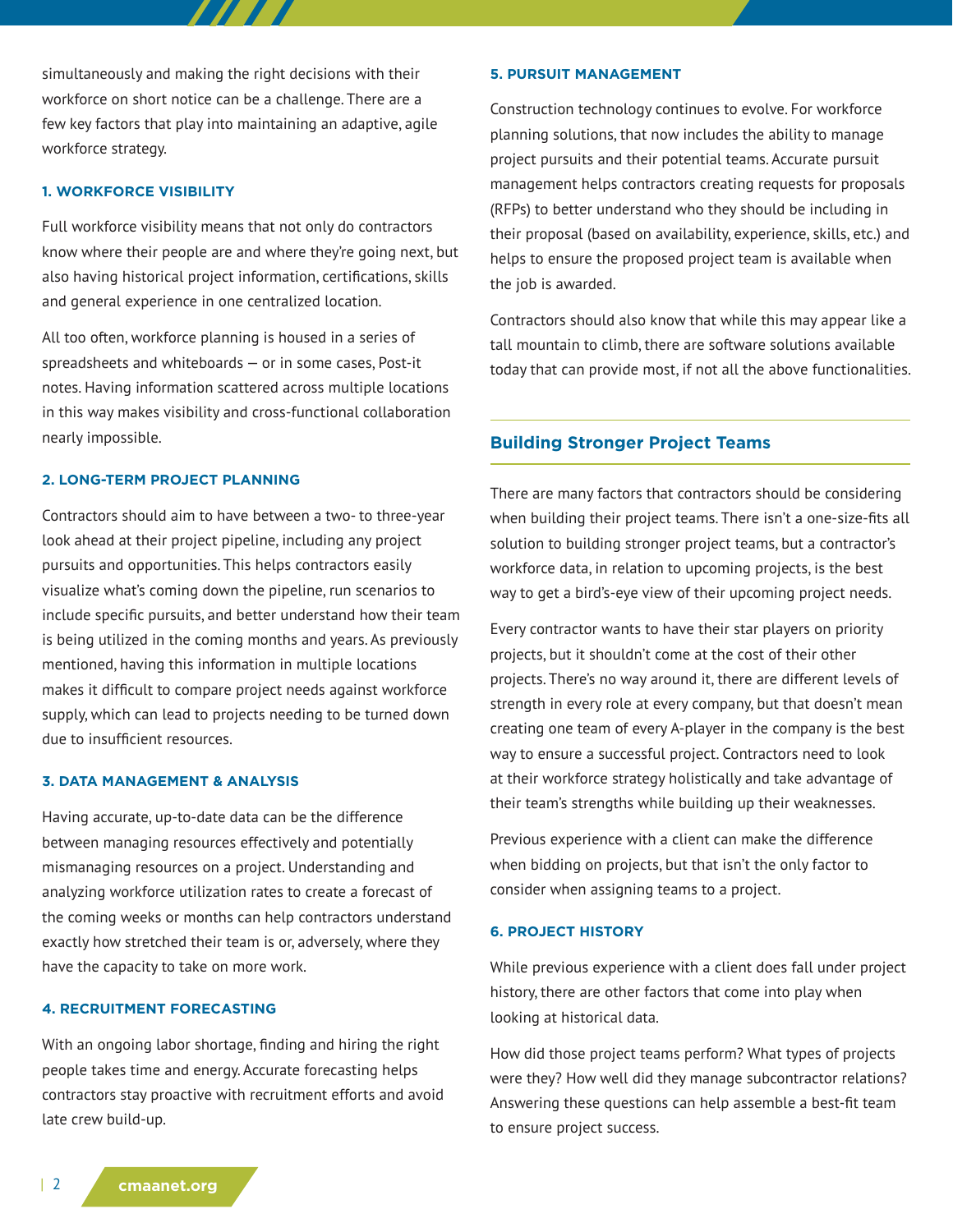#### **7. INTERPERSONAL RELATIONSHIPS**

While this may seem like a difficult data point to track, it can be as simple as making notes of any conflicts between team members so it can be avoided moving forward.

On the flipside, contractors should also take note of people who work well together so they can repeat that success. Trust is a huge factor when working as part of a team. Knowing that your team enjoys working together and trusts each other helps keep everyone on track and engaged in their work.

#### **8. LEADERSHIP**

Having the right leadership on a team can help inspire your workforce to do their best work. Leadership also isn't specific to any role or position on a project — basically anyone that's on a jobsite can all play important leadership roles.

Contractors should make sure they understand who their strong leaders are, and then spread them out across their project pipeline to maximize their value and contribution to the company.

#### **9. SKILLS & CERTIFICATIONS**

With how complex projects can get, contractors should be specific when tracking the skills their team members possess. This helps to ensure they're allocating the right people when a project has specialized work. Tracking certifications and their expiration dates can also help to minimize risk on a project by making sure everyone has proper and up-to-date qualifications.

#### **10. PERSONAL LIFE & CAREER GOALS**

One of the best ways to keep team members engaged is by appealing to not only their career ambitions, but also their personal lives. Make an effort to keep up with your employees. Contractors should make a point to be aware of team members who are looking for experience on new projects and present them with those opportunities.

In terms of a team member's personal life, something as simple as knowing they'd prefer a shorter commute and providing that can show them they are valued in the organization.

### **Looking Ahead**

The skilled labor shortage will continue to be a problem for the foreseeable future. Having an effective workforce strategy is the best way, for the time being, to combat those challenges while providing your recruitment team with ample time to find the best available candidates. By looking at their project pipeline and resource allocations holistically, contractors can leverage their team's strengths, build on their weaknesses, and reduce turnover by keeping their people engaged in the company and their work.  $\beta$